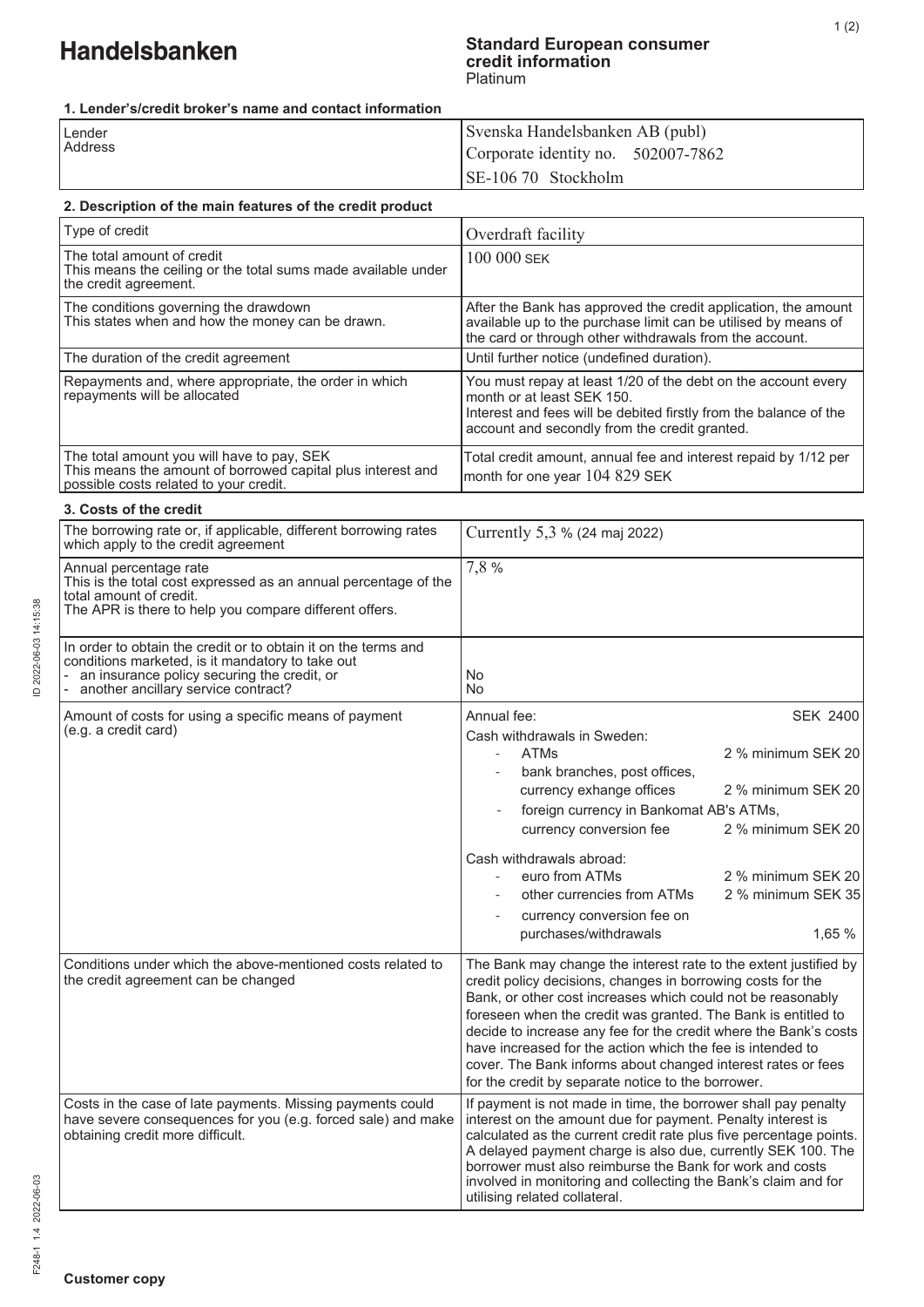#### **Standard European consumer credit information**  Platinum

## **4. Other important legal aspects**

| Right of withdrawal. You have the right to withdraw from the<br>credit agreement within a period of 14 calendar days.                                                                                                                                                                                                                                                                                                            | Yes                                                             |
|----------------------------------------------------------------------------------------------------------------------------------------------------------------------------------------------------------------------------------------------------------------------------------------------------------------------------------------------------------------------------------------------------------------------------------|-----------------------------------------------------------------|
| Consultation of a database<br>If a credit application is rejected on the basis of consultation of a Credit Information Act (1973:1173).<br>database, the lender must inform you immediately and without<br>charge of the result of the consultation. This does not apply if<br>the provision of such information is prohibited by European<br>Community law or is contrary to objectives of public policy or<br>public security. | The Bank will obtain credit information pursuant to the Swedish |
| Right to a draft credit agreement<br>You have the right upon request to obtain a copy of the draft<br>credit agreement free of charge. This provision does not apply if<br>the lender at the time of the request is unwilling to proceed to<br>the conclusion of the credit agreement with you.                                                                                                                                  | Yes                                                             |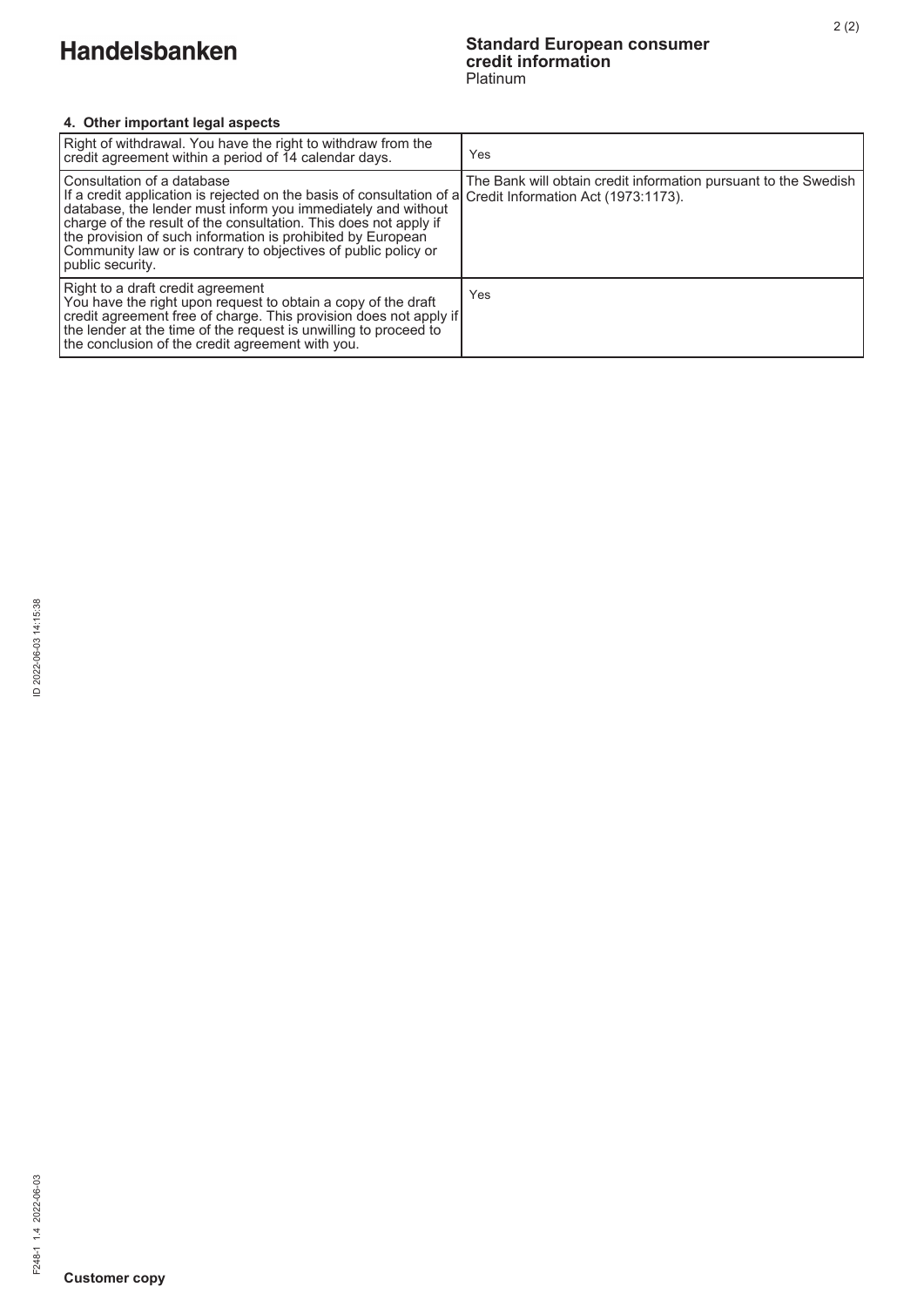## **Account terms and conditions for Platinum**

#### **Card issuer and lender**

Svenska Handelsbanken AB (publ) 106 70 Stockholm Corp. identity no.: 502007-7862 Tel.: +46 8 701 1000 (Switchboard) www.handelsbanken.se Registered office: Stockholm

The bank is referred to below as "Handelsbanken" or simply "the Bank".

Handelsbanken is a registered banking company with a licence to conduct banking operations under the Swedish Banking and Financing Business Act. The supervisory authorities are the Swedish Financial Supervisory Authority, Box 7821, 103 97 Stockholm, Sweden and the Swedish Consumer Agency, Box 48, 651 02 Karlstad, Sweden.

The Swedish language is used for agreement terms and conditions, and communication between parties. These account terms and conditions are also available in Swedish.

#### **1. Introductory provisions**

The account holder(s) (henceforth only the form "account holder" will be used) are liable to the Bank for card transactions carried out and other withdrawals from the account. The account holder is also liable for the interest and charges that are debited from the account and responsible for ensuring that the credit facility is not exceeded and that all cardholders are aware of and comply with the terms and conditions of the account.

The cardholder is the person in whose name the card is issued, and may be either the account holder him/herself or another person whom the account holder has authorised to operate the account using the card. In these terms and conditions, a "banking day" is a day when the Bank is open for business to the extent required to carry out a payment transaction - normally a weekday.

### **2. Account with credit facility**

After an application and a credit assessment, the Bank may grant a credit facility for the account. In carrying out this assessment, the Bank may request credit information. The Bank reserves the right to reject an application for a card or a credit facility, or to grant a smaller credit facility than the sum applied for, without justifying its decision.

### **3. Responsibility for the card and card details**

The card is personal and may only be used by the person to whom it is issued. The cardholder must not give the card to any other person, regardless of whether this will entail increased risk of unauthorised use of the card. The same applies to details of the card number, validity period and the security code on the reverse side of the card (i.e. the card details). The card must be kept safe in the same way as money and other valuables, so that no other person is given the opportunity to use it. In environments with a high risk of theft, special vigilance must be observed, and a strict watch must be kept on the card. In the event of a burglary in the home, it is necessary to check that the card has not been stolen. The other instructions provided by the Bank together with the card must be followed.

The card must not be used in breach of legislation. Physical cards sent by post but not sent by the Bank (i.e. sent by the account holder or cardholder) may only be sent by post within Sweden, and as a registered letter.

The card may, in certain circumstances, be used to log on to Handelsbanken Online Banking.

Immediately upon receiving the card, and before using it, the cardholder must sign the card in the designated place.

The card cannot be used until it has been activated as instructed by the Bank. An account holder may activate all cards that are linked to the account, while a cardholder who is not an account holder may only activate cards that are issued in his/her own name.

If the card is stored on a mobile device, the cardholder must have good control and supervision of the device in order to prevent unauthorised use.

The cardholder must also take all reasonable actions to protect the device against unauthorised use.

"Mobile device" is a mobile phone, tablet, laptop computer, watch, wristband or similar device which can access the internet or some other network for phone or data traffic.

If the cardholder stores the card details in a service for purchase of digital content such as music or games, the cardholder is responsible for ensuring that no other person can use the saved card details, e.g. by using the applicable security settings.

#### **4. Responsibility for personalised security credentials**

The cardholder must protect the personalised security credentials as stated in this agreement.

A *personalised security credential* means a personal function which the Bank provides or accepts for authentication purposes, for instance the use of a personal codes or readers of biometric functions such as fingerprint readers (e.g. Touch ID for Mobile BankID).

A *personal code* is a personal function that the cardholder uses to verify their authorisation to perform transactions, such as a PIN, SMS code, Mastercard® SecureCode™ and password.

The cardholder undertakes to safeguard their personal code by the following means:

- not disclosing the code to anyone,
- not choosing a code which has any connection with the cardholder's civic registration number or card number, if there is an option of choosing a personal code,
- not noting down the code on the card, or keeping a note of the code together with the card or close to the card,
- noting down the code only in such a way that unauthorised  $\bullet$ persons have no reason to assume that the note refers to a personal code,
- $\bullet$ immediately destroying the slip of paper stating the PIN code and the envelope containing it, once the cardholder has read the code, and
- immediately reporting to the Bank any suspicions that an  $\bullet$ unauthorised person has found out the code (see section 5 below).

If the personalised security credential (for instance Mobile BankID) is stored on a mobile device, the cardholder must have good control and supervision of the device in order to prevent unauthorised use.

F248-1 2.1 2022-06-03

7248-1 2.1 2022-06-03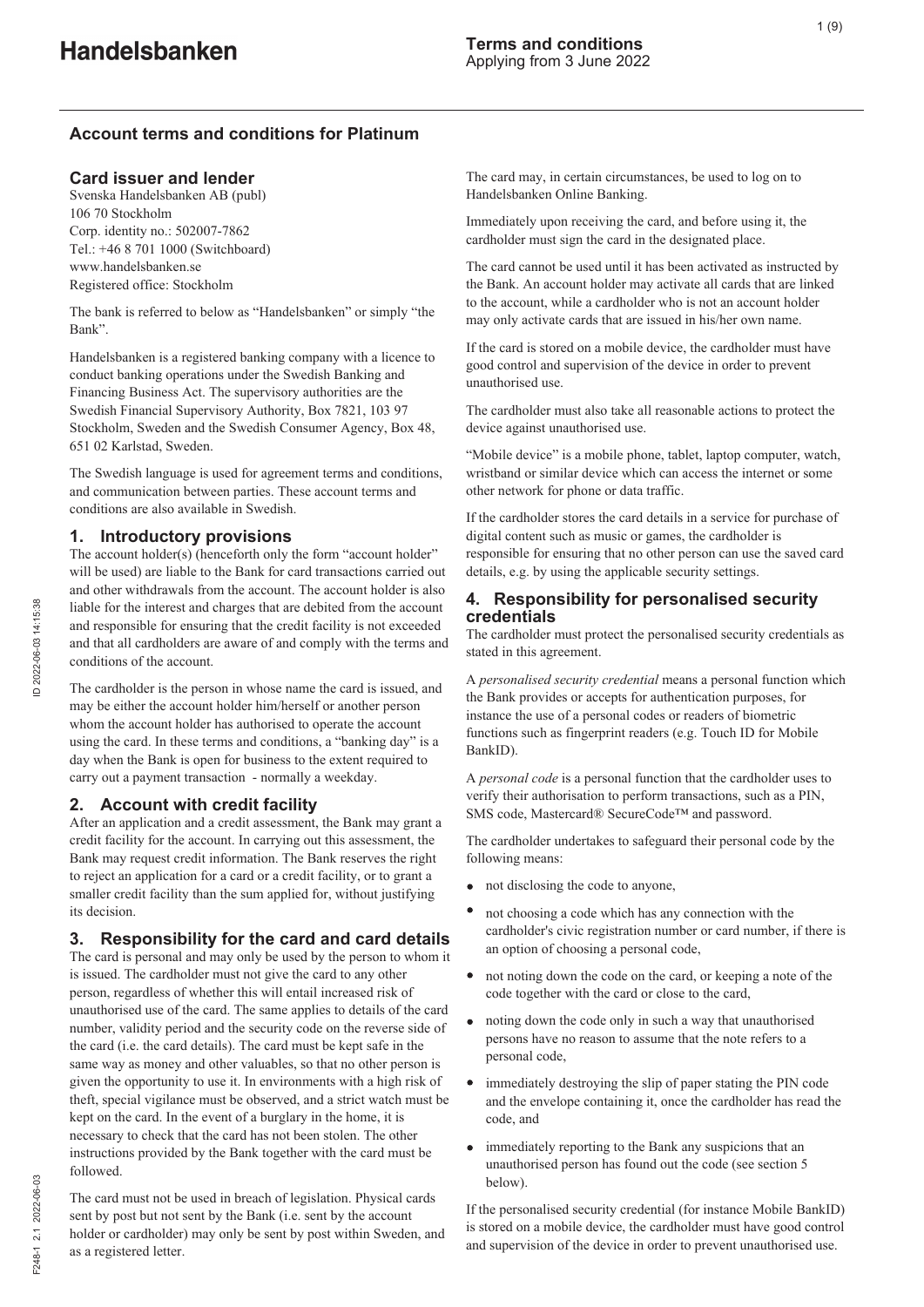If the cardholder chooses to verify their identity using biometric information, such as a fingerprint stored on a mobile device, the cardholder is obliged to ensure that only the cardholder's own biometric information can be used. The cardholder must, for example, ensure that no other person's biometric information is registered on the mobile device.

## **5. Notification of blocking of card, etc.**

A request to block usage must be made as soon as the loss of a card has been discovered, or if it can be suspected that an unauthorised person has found out the code, or that the card or card number has been used without authorisation.

If card details and/or a security solution are stored on a mobile device and the device is mislaid, or it may be suspected that an unauthorised person has access to it, the card and/or security solution must be immediately blocked after such discovery or suspicion.

Use the following numbers: in Sweden 020 41 12 12, and from outside Sweden: +46 8 41 12122. A report must also be made to the police if the card has been used without authorisation. If a card that has been reported lost is found again, it must not be used and must be immediately destroyed by the cardholder.

#### **6. Use of the card**

The cardholder may use the card to pay for purchases of goods and services at points of sale, and for withdrawal of cash from ATMs and at bank branches, post offices, currency exchange agencies or similar. The card can be used both in environments where the actual card must be present in order for a transaction to be authorised, e.g. manned and unmanned terminals, and in environments where only the card details are required, e.g. online commerce or by phone, and when using an application on a mobile device where the card details have been entered, e.g. a digital wallet.

To be able to use a digital wallet, a separate agreement is often required with the supplier of the wallet. When using a digital wallet, sections 3-5 above also apply to use of the digital wallet and the use of the code or other security solution with associated personalised security credentials used in the digital wallet.

The cardholder authorises the transaction by providing the card or the card details. This can be done by reading the card's chip or magnetic strip, by holding a contactless card against a card reader, by providing card information (card number, validity and, where applicable, CVV2/CVC2 figures) in writing or orally, or in some other manner as is available in the relevant environment, depending on the technology used, such as digital wallets. In certain cases, approval also requires a signature on a sales slip, the use of a code (s), such as a PIN code, password or other personalised security credential, pressing a key or other method as required by the technical solution to complete a transaction.

Cards featuring a contactless function offer the ability to pay for small amounts without using a personal code in payment terminals that are activated for contactless payments. The contactless function is incorporated in the card's chip, and cards with this function feature a special symbol. Payments are made by the cardholder holding the card against the terminal. Contactless payments without personal codes are subject to certain amount limits. In Sweden, the current limit is SEK 400 per purchase up to a total of SEK 1,200. The amount limits may be changed and are listed on www. handelsbanken.se. If the card is used for contactless payments in other countries, other amount limits may apply. If the transaction

exceeds the prevailing limit, it must be authorised using a personal code. For security reasons, the cardholder may be asked to use the chip and code on certain occasions.

Authorisation is considered acknowledgement of the purchase or the withdrawn amount and represents an affirmation that there are sufficient funds on the account. The cardholder is also obliged to show valid proof of identification if requested to do so by the point of sale.

The account may be debited in arrears for costs that occurred in connection with hotel stays, car rental or similar if the cardholder at the time of ordering the service or in an agreement with the merchant was informed of this and approved it.

## **7. Purchases and withdrawals in currencies other than SEK**

When the card is used for purchases or withdrawals in a currency other than Swedish kronor, regardless of whether this takes place in Sweden or abroad, the amount will be converted from the foreign currency to SEK at the exchange rate applied by the Bank. The same applies to returns. Except for withdrawals in a currency other than Swedish kronor at ATMs owned by Bankomat AB, the exchange rate is a reference exchange rate set by Mastercard for this purpose and applicable on the day the transaction reaches Mastercard, plus a currency conversion surcharge (see price list).

The account holder bears any exchange rate risk during the period from the date of the transaction until the transaction reaches Mastercard.

The account holder may obtain information on the reference exchange rate, which is changed regularly, by contacting the Bank.

That which is stated above in this section regarding conversion to Swedish kronor at the exchange rate applied by Mastercard and regarding the currency conversion fee, does not apply if, when buying goods or services outside Sweden, the cardholder accepts the merchant's offer to pay for the goods or services in Swedish kronor. Conversion to Swedish kronor will then be made at the point of sale at the exchange rate applied by the vendor/merchant or the vendor's/merchant's card acquirer. That which is stated above regarding purchase of goods and services also applies to withdrawals at ATMs outside Sweden and to withdrawals in a currency other than Swedish kronor at ATMs in Sweden owned by Bankomat AB.

For purchases or withdrawals in euro or any other EEA currency within the EEA, the following applies.

To make it easier to compare different card issuers' currency exchange fees, the Bank states its total currency exchange fee in relation to the reference exchange rate issued by the European Central Bank (ECB). This information may change on a daily basis, and is available at www.handelsbanken.se.

In the event that the cardholder makes a purchase or a withdrawal in a EEA currency other than the Swedish krona, the Bank informs the cardholder of the total currency exchange fee in an electronic message. The message is sent in the form of a push notification via the Bank's Mobile Services (app). The cardholder is able to request that no further such messages are sent by the Bank. Information on how the cardholder can do so is provided on the Bank's Mobile Service and on the Bank's website.

The Bank's distribution of electronic messages does not affect the provisions in the agreement pertaining to when a transaction is considered to have been authorised or when the transaction is received by the Bank.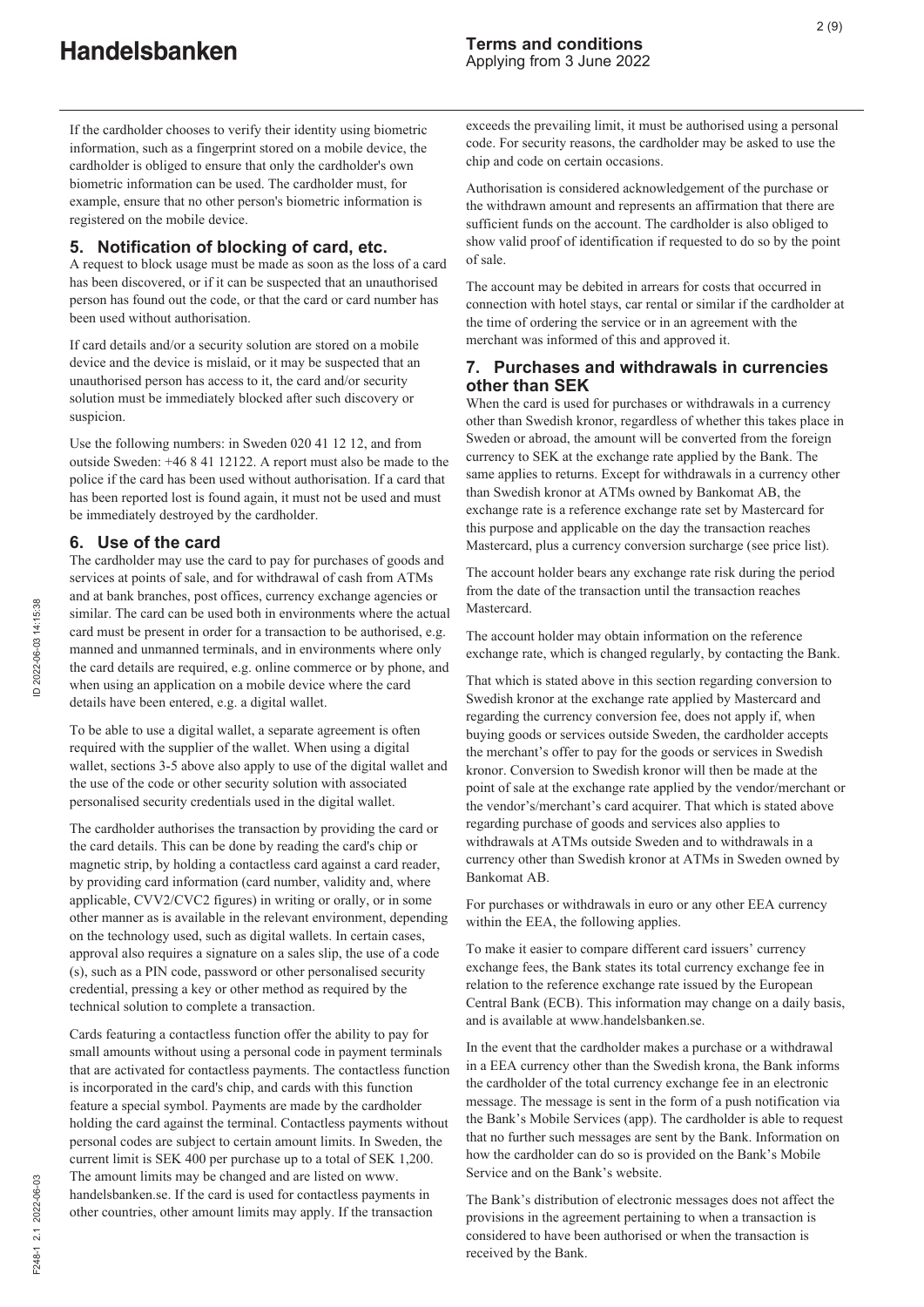The cardholder bears all liability for costs related to data, internet and telephone traffic to/from their mobile device in connection with the Bank's electronic messages about currency exchange fees.

# **8. Maximum amount limits**

For security reasons, the Bank applies certain limits for the maximum amount for payment/cash withdrawal per occasion and per time period. Exceeding these limits may prevent some transactions from being completed.

# **9. Cancellation of payment orders**

An order from the cardholder for a transaction to be executed cannot be cancelled after the cardholder has authorised the transaction as described above. However, the cardholder may contact the point of sale to cancel a previously authorised payment order for a transaction or series of transactions that has not yet been executed, in accordance with the terms and conditions and the time frame agreed upon by the cardholder and the point of sale.

# **10. Complaints regarding goods or services**

The point of sale is liable to the cardholder for faults in goods or services pursuant to legislation applicable in the country concerned. Complaints regarding goods or services shall therefore be made to the point of sale. In cases of purchases made on credit in Sweden, the Bank's liability is in accordance with the Swedish Consumer Credit Act.

# **11. The Bank's right to block the card**

The Bank reserves the right to block the card on any of the following grounds:

- there is a risk that the card cannot be used securely, for example for technical reasons,
- there is a suspicion that there has been unauthorised use of the card, or that the card has been used in contravention of these terms and conditions or other instructions provided by the Bank, or
- for accounts with a credit limit, there is a substantially increased risk that the account holder will not be able to meet his or her payment liability.
- The account holder will be informed of the card being stopped as soon as this is possible, in the manner in which the Bank generally provides information under these terms and conditions.

# **12. Validity period of the card**

An issued card ceases to be valid after the expiry of the year and the month stated on the card. If the cardholder has complied with the terms, the Bank will provide the cardholder with a replacement card before the card expires.

# **13. Revocation of authorisation to use the account**

The cardholder's right to operate the account using the card is valid until the account holder revokes this right. The Bank will then stop the card, and it will not be possible to use it further.

# **14. Payment liability for unauthorised transactions**

If an unauthorised transaction has been made using the card, after notification from the account holder, the Bank shall repay the amount unless otherwise stipulated below.

If the Bank has repaid an amount to the account holder and the Bank subsequently establishes that the transaction was authorised or that, for another reason, the account holder was not entitled to be refunded the entire amount, the account holder is obliged to repay the Bank. The Bank is then entitled to debit the account holder's account in the relevant amount.

holder's account in the relevant amount.

# a) Liability for a maximum of SEK 400 (excess)

If it has been possible to perform unauthorised transactions using the card because the account holder or cardholder has not protected his/her personalised security credential, the account holder is liable for the amount, up to a maximum of SEK 400.

## b) Liability in the case of gross negligence and particularly reprehensible actions

If it has been possible to perform unauthorised transactions using the card because an undertaking in accordance with these terms and conditions has been violated due to gross negligence, the account holder is liable for the amount, up to a maximum of SEK 12,000. If the account holder or cardholder has acted in a particularly reprehensible manner, the account holder must instead defray the entire loss.

# c) Transactions after the card has been blocked

Notwithstanding that which is stated in a) and b) above, the account holder is not liable for any amount that is debited from the account as a result of unauthorised use of the card after the account holder or cardholder has requested that the card be blocked. However, this does not apply if the account holder or cardholder, through fraudulent actions, has caused or contributed to the unauthorised transaction.

# d) Obligation to inform the Bank

The account holder shall, without undue delay from the time that he or she is made aware of an unauthorised transaction, report this to the Bank for investigation. If the account holder fails to do so, he or she will be liable for the entire amount that has been debited from the bank account. The same applies if the account holder has not notified the Bank at the latest 13 months after the amount was charged to the account. The Bank will charge an investigation fee if it transpires that the transaction(s) which are the subject of the investigation were not unauthorised.

# e) Strong customer authentication

The account holder is not liable for any amount charged to the account if strong customer authentication was not required when the unauthorised transaction was electronically initiated. However, this does not apply if the account holder or cardholder, through fraudulent action, has caused or contributed to the unauthorised transactions.

"Strong customer authentication" is authentication based on the use of two or more of the following mutually independent elements: (i) something only the user knows (such as a personal code), (ii) something only the user has (such as a log-in device or card) and (iii) a unique characteristic (such as the user's fingerprint).

# **15. Refunds**

This provision does not apply to card transactions where the beneficiary's payment services provider is domiciled outside the EEA.

The account holder is entitled to a refund from the Bank of a payment transaction that has already been authorised and executed if:

- the exact amount of the transaction was not stated when the transaction was authorised, and
- the amount of the transaction exceeds the amount the account  $\bullet$ holder could reasonably have expected, considering his/her previous spending pattern, the terms of this agreement and other relevant circumstances.

F248-1 2.1 2022-06-03

7248-1 2.1 2022-06-03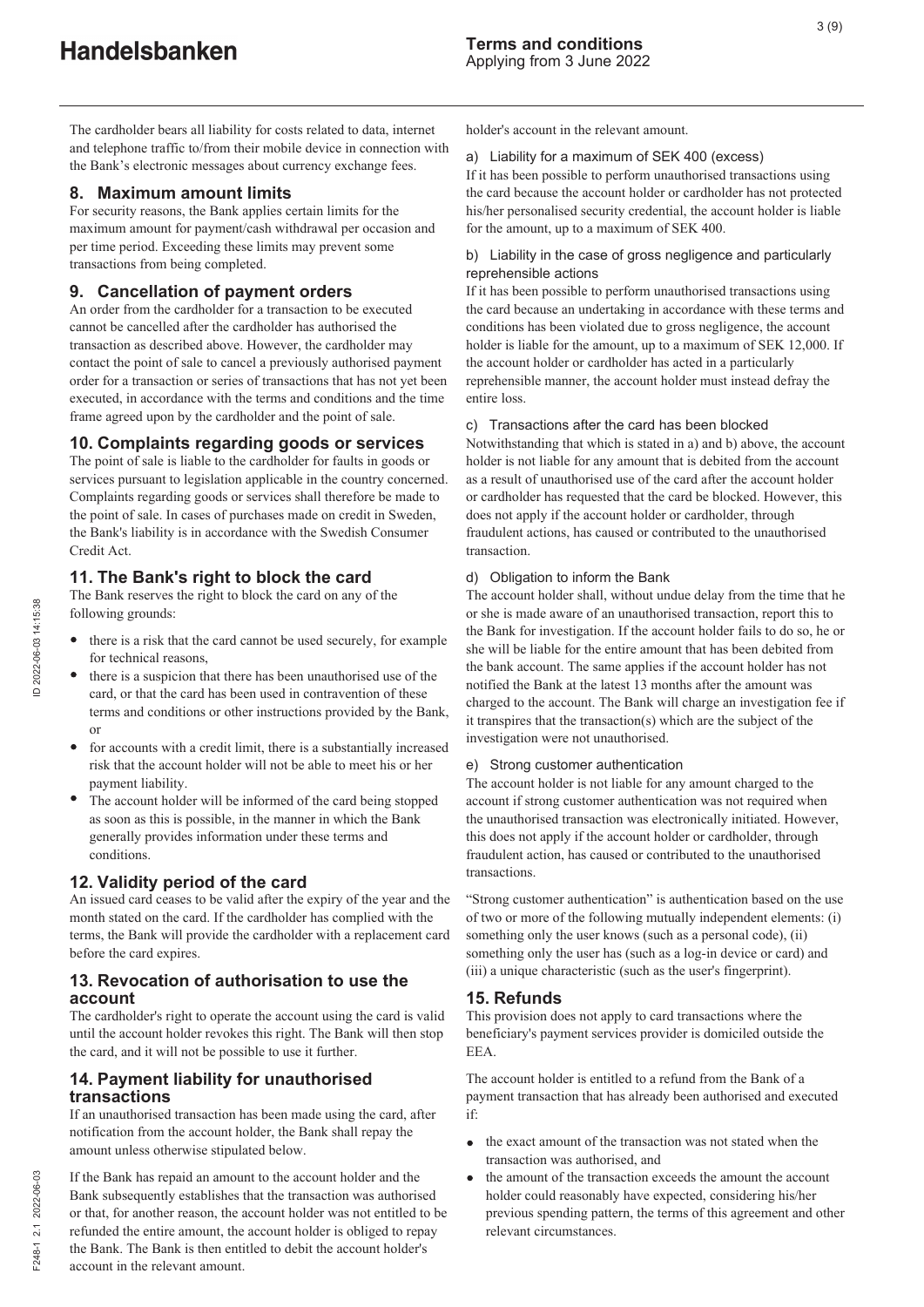At the request of the Bank, the account holder must show that the conditions for a refund have been met. However, there is no right of refund if the difference in the amount is due to the exchange rate and if the reference exchange rate the parties have previously agreed on has been used.

The request for a refund of an authorised transaction as described above must be made within eight weeks of the date that the amount was debited; otherwise, this entitlement is lost.

# **16. Additional services**

For additional services linked to the Platinum card, separate terms and conditions apply. These services currently include:

- Priority Pass  $\bullet$
- Concierge Service
- Insurance and Protection Package

# **17. Bonus points**

Cardholders are credited with bonus points when purchases are made using the card. "Purchase" refers to payment for goods or services. Cash withdrawals and transfers to accounts for bets with gaming companies, for purchase of virtual currency, etc. therefore does not give bonus points.

One Swedish krona gives one bonus point. The bonuspoints earned and bonus sums received in Swedish kronor are reported to the account holder on his or her account statement/invoice.

When a purchase sum is credited to the account (e.g. in the event of returns) the bonus balance is reduced by this sum.

Bonus sums are paid out in the form of fund units. The first time a bonus sum is paid out, the Bank opens a fund account for the account holder in a fund selected by the Bank. A fact sheet for the fund and the terms and conditions "Trading in Handelsbanken's non-complex funds" is available at www.handelsbanken.se/fonder.

For each 20,000 bonus points that are amassed, SEK 50 worth of units in the mutual fund concerned will be purchased on behalf of the account holder. If the account holder already has a fund account in the fund concerned, the sum will be deposited in this account. Bonus points amassed during one month that have not reached the set level at which a bonus payment is made are saved and added to points earned at a later date. If the agreement is terminated without the set level having been reached, the saved bonus points lapse.

If there is more than one cardholder or card linked to the same account, the total bonus points are added together. Fund accounts are always opened under the name of the person who is Account Holder 1 on the Platinum card application form, regardless of whether this person is the sole account holder for the account.

The Bank reserves the right to discontinue or amend the bonus program, without giving notice of terminating the agreement, at any time it chooses.

The customer can waive their right to the bonus program by notifying the Bank of this. However, this does not affect the annual fee for the card. The customer can join the bonus program at a later date by notifying the Bank. However, the customer cannot be credited with any fund units retroactively.

The bonus program is not offered to natural persons resident outside Sweden, or to persons in other countries where the Bank is required to have taken registration measures or similar measures. The customer and the Bank therefore agree that for such customers, the Bank can limit its undertakings under the bonus program and that the Bank is entitled to terminate the bonus program with immediate effect.

If the customer is not a Swedish citizen or resides outside Sweden, the rights or obligations of the customer and the Bank under these terms and conditions may be subject to restrictions pursuant to Swedish law or foreign law.

#### **18. Receipt and execution of payment orders**

A payment order is received by the Bank when the beneficiary's bank (the acquiring bank) transfers the payment order to the Bank.

This takes place in accordance with the agreement between the acquiring bank and the point of sale. The cardholder is responsible for the information submitted in a payment order being complete and correct, and for ensuring that sufficient funds are available on the account for the payment transaction to be executed. The Bank is responsible for ensuring that the amount is transferred to the beneficiary's bank, provided that the payment order has been properly transferred to the Bank. If a payment transaction has not been made or has been made incorrectly, and these errors are the fault of the Bank, the Bank is responsible vis-à-vis the account holder.

In the event of a return, the Bank makes the sum available to the account holder by crediting the bank account as soon as possible after the point of sale's bank has transferred the returned amount to the Bank.

### **19. Investigation of unauthorised transactions or transactions performed incorrectly**

The account holder shall immediately study and check the information on executed payment transactions that is made available to the account holder on notifications, withdrawal slips, account statements or otherwise.

The account holder shall, without undue delay after becoming aware of an unauthorised transaction or that a payment transaction has not been carried out, or has been carried out incorrectly, notify the Bank thereof and request rectification in accordance with the Bank's procedures for complaints (complaint). However, notification to the Bank must not be made later than 13 months after the debit date. If rectification is requested at too late a date, the account holder cannot invoke the error against the Bank.

The account holder is obliged to provide the information the Bank requires to investigate the transaction which has been questioned.

### **20. Debiting transactions, etc.**

Transactions which have taken place during a thirty-day period, normally running from the 16th day of a month to the 15th day of the following month, are debited together with any interest and charges the account holder is liable to pay on the invoice that falls due for payment on the last banking day of the final month of the period.

The invoice, which is sent to the account holder at monthly intervals provided that transactions have taken place during the period in question or the account holder has interest or charges to pay, includes details of all transactions, the balance of account and payment amounts. All invoicing is in SEK.

### **21. Payment of debt**

If the Bank has granted a credit facility for the account, the account holder must repay the debt on the account, either in full or in monthly instalments to the Bank. These payments must be made by the last banking day of the month, and must amount to at least one twentieth (1/20) of the debt as at the 15th of the same month, rounded upwards to the nearest SEK 5, but no less than SEK 150. If the account holder makes use of the opportunity to pay in instalments, the credit terms for the account are applied for any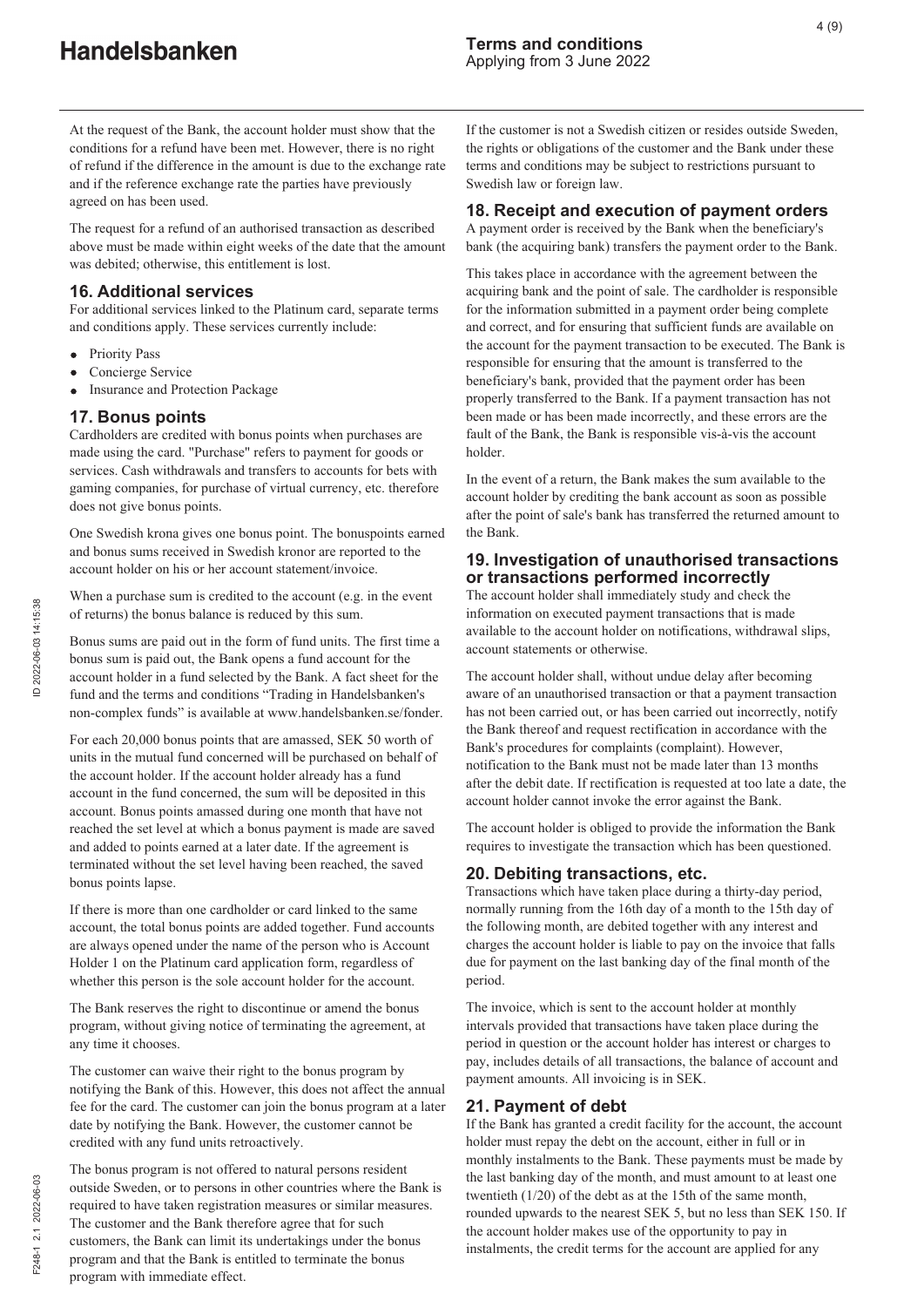outstanding debt. If payment is not made in time, the Bank is entitled to block the use of the account or card until payment has been completed.

# **22. Interest**

Interest on debt is calculated on the closing balance every month if the account is in debt and is debited on the invoice that falls due for payment on the last banking day of the month. The interest rates that apply when the account is opened are stated in the Platinum card agreement.

The Bank may change the interest rate on debt with immediate effect, if this is justified by:

- credit policy decisions
- changes in borrowing costs for the Bank, or
- other cost changes which the Bank could not reasonably have foreseen when the facility was granted.

The Bank must also apply the above conditions to the advantage of the account holder.

Information on changes in interest rates or the basis for calculating them will be provided to the account holder before the change takes effect.

In January each year, statements regarding interest on debt for tax purposes are sent to the account holder and the Swedish tax authorities.

If the credit limit becomes overdrawn, the account holder must immediately cover the overdraft by making a deposit to the account. This type of overdraft will also incur an unauthorised overdraft fee and lead to interest on debt being debited on the amount overdrawn.

If payment of the debt, interest on debt or fee is not made on time, the account holder will also be required to pay a penalty fee for late payment.

# **23. Fees and costs**

For the services provided by the Bank relating to the card, fees are charged according to the applicable price list. The Bank debits these to the account. An annual fee for the card is debited from the account in the month determined at the start of the agreement, and every twelfth month thereafter.

If the agreement ceases to apply before the expiry of the period for which an annual fee has been paid, the account holder is entitled to a refund of the portion of the fee for the time after the cessation of the agreement. Unless otherwise agreed, the funds will be paid to the account holder's account with the Bank.

The Bank's costs for collecting claims against the account holder, including costs for written payment reminders, shall be paid by the account holder. The Bank may debit the account with amounts corresponding to fees, costs and expenses for orders executed on behalf of the account holder and for payment of other due claims which the Bank has on the account holder (set-off). Set-off may not be effected against salary, pension or comparable funds that are necessary for the account holder's living expenses.

# **24. The Bank's request for the information required to achieve customer due diligence**

The Bank is entitled to request that the account holder provide the information and data which, in the Bank's assessment, are necessary to achieve adequate customer due diligence pursuant to the Swedish Act (2017:630) on Money Laundering and Terrorist Financing (Prevention). The information must be provided within the time frame determined by the Bank.

# **25. Termination of the agreement**

The agreement regarding the Platinum card is valid until further notice.

The account holder may terminate the agreement with immediate effect. A request to block the card does not constitute a termination of the agreement, unless this is specifically requested.

The Bank may terminate the agreement by giving at least two months' notice in writing. However, the agreement may be terminated by the Bank with immediate effect if

- the account holder or cardholder has breached the agreement in a material way, or
- the Bank, in its assessment, does not have adequate customer due diligence pursuant to the Swedish Act (2017:630) on Money Laundering and Terrorist Financing (Prevention), or if there is reason to assume that the account holder will act in such a way that the Bank will not be able to comply with the aforementioned law.

When the agreement has been terminated by giving notice thereof or for any other reason, the current debt falls due for immediate payment. At the same time, the right to use the card for new payments and cash withdrawals ceases. In such circumstances, the card must be destroyed immediately.

The account holder is liable for payment for transactions executed before the right to use the card ceased which were not booked to the account until after the date of termination, as well as for transactions executed despite the right to use the card had ceased.

## **26. The right of the Bank to cancel the use of credit**

The Bank may cancel the use of credit on the account with immediate effect, if any of the following circumstances applies:

- $\bullet$ The account holder has committed a breach of the agreement that is not insignificant.
- The collateral for the credit facility or for other obligations of the account holder towards the Bank is no longer satisfactory.
- $\bullet$ The account holder has used the account improperly, incurring an overdraft of the limit.
- The Bank, in its assessment, does not have adequate customer due diligence pursuant to the Swedish Act (2017:630) on Money Laundering and Terrorist Financing (Prevention), or if there is reason to assume that the account holder will act in such a way that the Bank will not be able to comply with the aforementioned law
- There is reasonable cause to assume that the account holder will not meet his or her payment obligations towards the Bank.

If the Bank has cancelled the use of credit in accordance with this point, the account holder shall immediately destroy all his or her cards.

# **27. The right of the Bank to give notice of early repayment of the credit facility**

The Bank is entitled to terminate the credit facility linked to the card at any time determined by the Bank, if any of the following circumstances should apply:

- The account holder is significantly overdue with payment.
- $\bullet$ The collateral pledged for the credit facility has deteriorated significantly.
- $\bullet$ It is obvious that the account holder, by absconding, concealing property or similar behaviour, is avoiding paying the debt.

If the Bank wishes to receive early repayment in accordance with sub-section 1 above, a period of notice of not less than four weeks

F248-1 2.1 2022-06-03

248-1 2.1 2022-06-03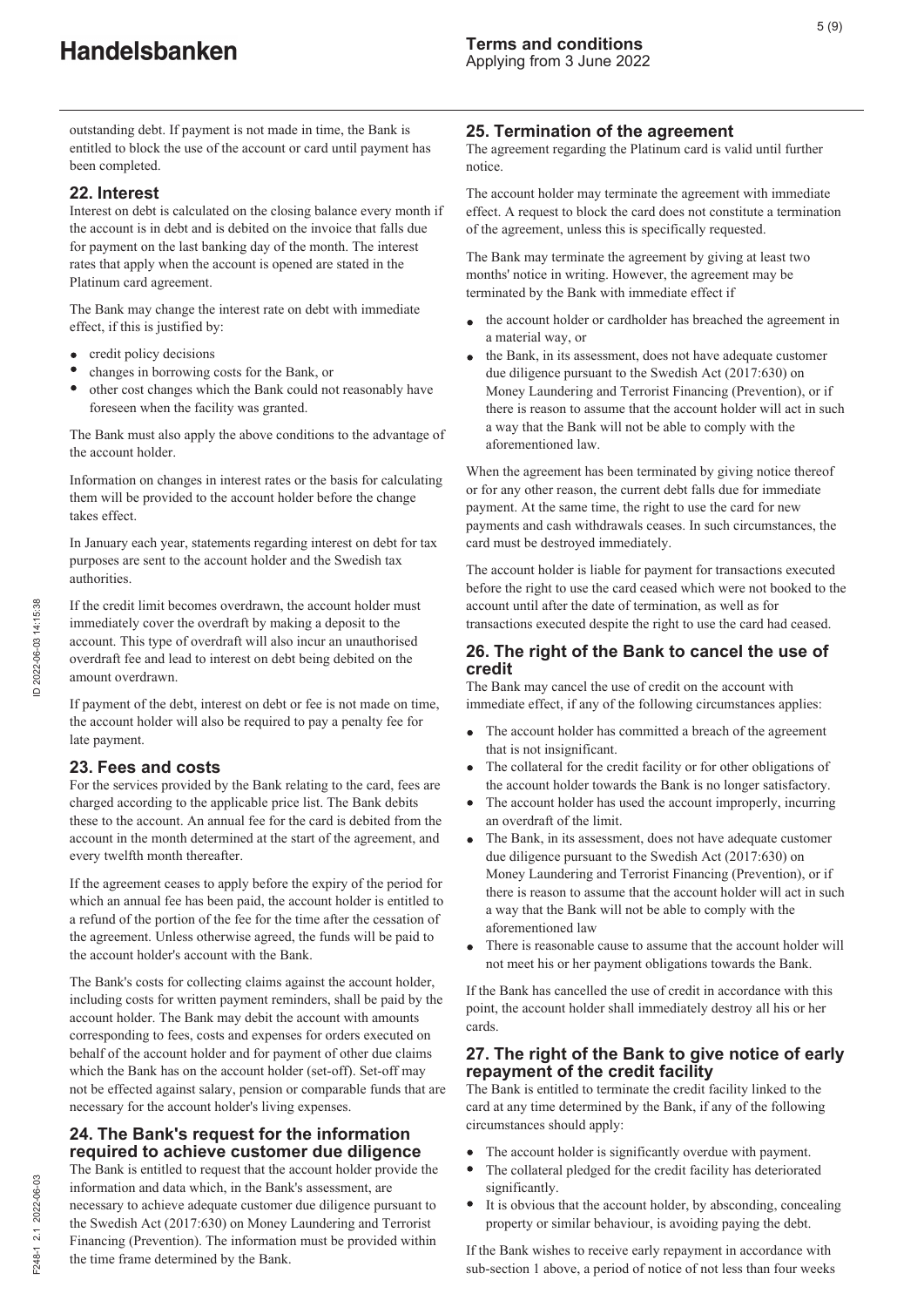applies, counted from the date when the Bank sends a notice of the termination by registered post to the account holder, or notice of the termination reaches the account holder without such action being taken.

If the Bank has demanded early repayment in accordance with subsection 1, the account holder is still not compelled to pay in advance if, before expiry of the period of notice, he or she pays the due amount plus a delay penalty.

If, by virtue of the provisions in the preceding paragraph, the account holder has previously been released from his or her obligation to repay the credit facility, the provisions of that paragraph do not apply.

# **28. Right of withdrawal relating to the credit**

The account holder has the right to withdraw from the credit agreement by submitting or sending a message to this effect to the Bank within 14 days of the date of the credit agreement being entered into, or from the date the borrower is made aware of the terms and conditions of the agreement and other information, if this occurs at a later date than when the agreement was entered into. The account holder must as soon as possible, and at the latest within 30 days of the date that the message was submitted or sent, repay the whole of the utilized credit amount plus accrued interest. Interest is due from the time the credit is utilized as stated in the provisions of these terms and conditions.

The above applies even if there are several account holders and only one of them has exercised the right of withdrawal.

The Bank must immediately, and at the latest within 30 days of the day the Bank received the message, repay the fees that the borrower has paid due to the credit, with the exception of fees the Bank may have paid to the public sector.

If the account holder exercises his/her right of withdrawal concerning the credit agreement, the account holder is not bound to related agreements concerning services entered into as a result of the credit agreement, such as loan protection insurance.

### **29. Misuse register**

A report may be made to the misuse register if a credit facility has been terminated in cases where payment duty has been grossly neglected, a credit limit has been grossly exceeded, or the credit facility has been granted under false pretenses.

### **30. Reporting information to the credit register**

If a credit facility on an account has been granted against a guarantee, in full or in part without any other security, particulars of the credit will be given to the UC AB credit information agency. The company will enter particulars of the credit in a separate credit register. Only banks and credit market companies are able to obtain information from this register. Particulars are only provided of the total sum of the registered credits and the number of lenders and credits.

### **31. Payment plan**

Upon request and at no charge during the term of the credit, the account holder is entitled to receive a summary of when principal, interest and fees are to be paid (payment plan).

### **32. Notices, etc.**

#### a) General information

The Bank provides the account holder with information and notices in writing, in accordance with these terms and conditions. If the account holder has Handelsbanken Online Banking, the messages can be provided via this service. Otherwise, notices will be sent by post to the address that has been registered with the Bank. The Bank can also provide information by SMS text message to a mobile phone number stated by the account holder/cardholder. Registered letters shall be deemed to have reached the addressee at the latest seven days after dispatch, if the letter has been sent to the address set out in the agreement or which is otherwise known to the Bank.

If there is a change of name, address, or phone number, or if the card includes incorrect information, the Bank must be immediately notified of this.

The account holder is always entitled, upon request and at no charge, to receive the current account terms and conditions for Platinum.

b) Notices regarding amendments to terms and conditions When terms and conditions are changed, a notice to this effect, which is transmitted via an electronic communication service such as Online Banking or Mobile Banking, is deemed to have reached the account holder as soon as the notice has been made available and the Bank has notified the account holder of this in the form of an electronic message such as an SMS text message or other form of electronic notification.

c) Notification in the event of unauthorised use and security risks

In the event of unauthorised use or security risks, the Bank will notify the account holder by phone, SMS text message, Online Banking, Mobile Banking or via www.handelsbanken.se. In any such contact, the Bank will never request sensitive information or codes related to the account holder's payment instrument (such as card details, log-in codes or signature information). If the account holder is contacted by the Bank, by phone or SMS text message, the account holder must always check by phoning the Bank at  $+46$  (0)8 701 1000 or another publicly available switchboard number.

### **33. Amendment of terms, etc.**

The Bank is entitled to amend these terms and conditions without prior termination of the agreement. Notice of such amendments must be given at least two months before they start to apply. If the account holder does not approve of the amendments, he or she has the right to terminate the agreement with immediate effect prior to the date that the amendments come into force. If no termination is made, the account holder is deemed to have approved the amendments.

The account holder is always entitled, upon request and at no charge, to receive the current account terms and conditions for Platinum.

### **34. Limitation of the Bank's liability**

The Bank does not guarantee that it will always be possible to effect purchases, cash withdrawals or cash deposits at linked points of sale/banks. Thus, the Bank will not refund any additional costs which may arise if the cardholder has not been able to make a purchase, cash withdrawal or cash deposit.

The Bank shall not be held liable for any loss resulting from a Swedish or foreign legal enactment, the intervention of a Swedish or foreign public authority, an act of war, a strike, a blockade, a boycott, a lockout or any other similar circumstance. The reservation in respect of strikes, blockades, boycotts and lockouts applies even if the Bank itself is subjected to such measures or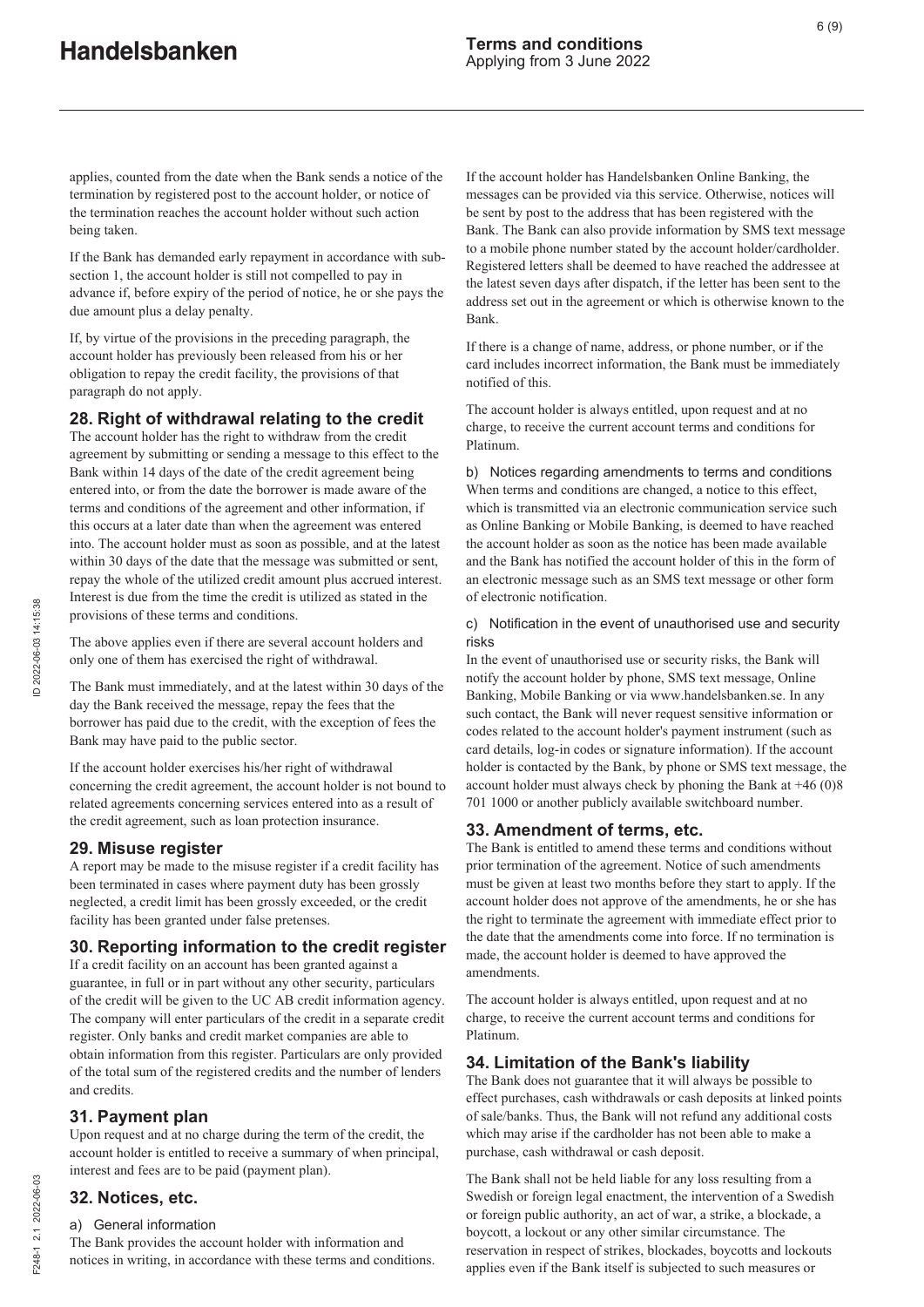takes such measures. Any damage which occurs in other circumstances shall not be compensated by the Bank, provided the Bank has exercised normal standards of care.

However, in the case of performance of payment services, instead of the provisions in the second paragraph above, the Bank, or the party engaged by the Bank, shall not be liable in cases of unusual or unpredictable circumstances over which the Bank, or the party engaged by the Bank, has no influence and the consequences of which would have been impossible for the Bank, or the party engaged by the Bank, to avert, despite all their efforts. Nor is the Bank liable when the Bank or the party engaged by the Bank is acting in accordance with Swedish law or EU law.

The Bank is in no case liable for indirect damage, unless the damage was caused by gross negligence on the part of the Bank.

If the Bank is prevented from executing payments or from taking other action as a consequence of such events as are set forth above, the action shall be postponed until the cause of the delay is removed. In the event of a postponement of payment, the Bank shall, if it is committed to pay interest, pay such interest at the interest rate prevailing on the due date for the postponed payment. If the Bank is not committed to paying interest, the Bank shall not be obliged to pay interest at a higher rate than the prevailing reference rate of the Riksbank pursuant to section 9 of the Swedish Interest Act (1975:635), plus two percentage points.

Where a circumstance as referred to above prevents the Bank from receiving payments, the Bank shall, as long as the obstacle exists, be entitled to interest only on the terms prevailing on the due date of the payment.

# **35. Assignment**

The Bank is entitled to assign its claim in accordance with this agreement.

# **36. Applicable law, resolution of disputes**

The Platinum card agreement shall be subject to Swedish law.

If action is brought by the Bank, the dispute shall be resolved in a Swedish court of law. The Bank is entitled, however, to pursue a claim outside Sweden if the account holder is domiciled there or has assets in that country. The account holder may also, in order to find resolution to the dispute out of court, submit a request for rectification directly to the Bank or report the dispute to be considered by the Swedish National Board for Consumer Complaints (see below under "Complaints and resolution of disputes out of court"). The Bank can respond to the account holder's complaint verbally, for example by phone, or in a personal meeting. The Bank may also reply to the account holder by letter, in Online Banking, Mobile Banking or as agreed by the account holder and the Bank.

# **37. Price list**

| <b>Transaction fees</b>                           |  |
|---------------------------------------------------|--|
| Cash withdrawals in Sweden                        |  |
|                                                   |  |
| - at bank branches, post offices,                 |  |
| currency exchange offices, etc2% (minimum SEK 20) |  |

#### **Cash withdrawals outside Sweden**

|--|--|--|--|

- other currencies from ATMs .......... 2% (minimum SEK 35) - at bank branches, post offices,
- currency exchange offices, etc........ 2% (minimum SEK 35)
- Currency conversion surcharge on purchases/withdrawals......................................1.65%

#### **Other fees**

### **38. Autogiro mandate (direct debit)**

The account holder ("payer"), consents to payments being made through withdrawals from a specified account at the request of the beneficiary (Handelsbanken) for payment to be made to the aforesaid beneficiary on a given day ("the due date") via BGC's Autogiro. The account-operating bank is not obliged to verify the correctness of requested withdrawals or to inform the payer in advance of these. Withdrawals are charged to the payer's account and notification of withdrawals is provided in accordance with the rules applying at the account-operating bank. Upon request of the payer, the mandate can be transferred to another account with the account-operating bank or to a different bank.

**Payment information.** The payer will be notified by the beneficiary of the amount, due date and means of payment no later than eight banking days before the due date. Notification may be given prior to each individual due date or on a single occasion with details of several due dates in the future. However, this does not apply in cases where the payer has authorised the withdrawal in connection with purchasing or ordering goods or services. In such a case, the payer receives a notice from the beneficiary regarding the amount, due date and means of payment in conjunction with the purchase and/or the order. By signing this mandate, the payer provides his or her consent to payments covered by the beneficiary's notification in accordance with this section being carried out.

**There must be sufficient funds on the account.** The payer must ensure that sufficient funds are available on the account no later than 12:01 a.m. on the due date. If the payer does not have sufficient funds in the account on the due date, it may mean that payments cannot be carried out. If sufficient funds are unavailable for payment on the due date, the beneficiary may make additional withdrawal attempts during the coming banking days. The payer can receive information from the beneficiary upon request regarding the number of withdrawal attempts.

**Stopping payments.** The payer may stop a payment by contacting either the beneficiary no later than two banking days prior to the due date or the account-operating bank no later than the banking day prior to the due date.

If the payer stops a payment as per the above, it means that the current payment is stopped on a single occasion. If the payer wishes all future payments initiated by the beneficiary to be stopped, the payer must revoke the mandate.

**Validity period for mandate, cancellation.** The mandate is valid until further notice. The payer is entitled to cancel the mandate at any time by contacting the beneficiary or the account-operating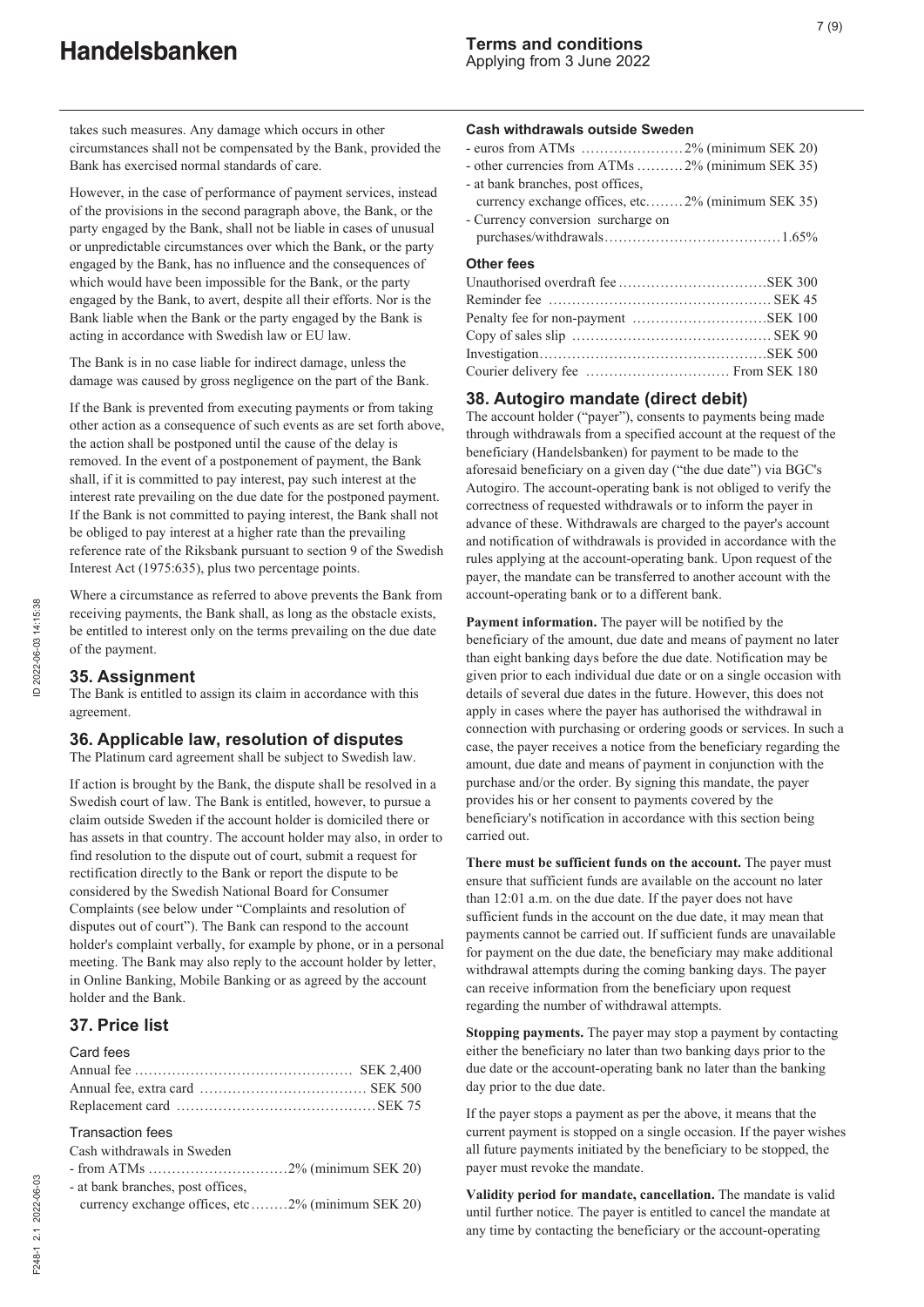bank. In order to stop payments that have not yet been made, notification of the cancellation of a mandate must be made to the beneficiary and received no later than five banking days prior to the due date, or made to the account-operating bank and received no later than the banking day prior to the due date.

**The right to terminate the Autogiro link**. The beneficiary has the right to terminate the payer's link to Autogiro thirty (30) days after the beneficiary has informed the payer. However, the beneficiary has the right to immediately terminate the payer's link to Autogiro if the payer has repeatedly had insufficient funds on the account on the due date, or if the account to which the mandate applies has been closed, or if the beneficiary finds that the payer should not participate in Autogiro for any other reason.

The payer's payment service supplier has the right to terminate the payer's link to Autogiro in accordance with the terms and conditions that apply between the payer's payment service supplier and the payer.